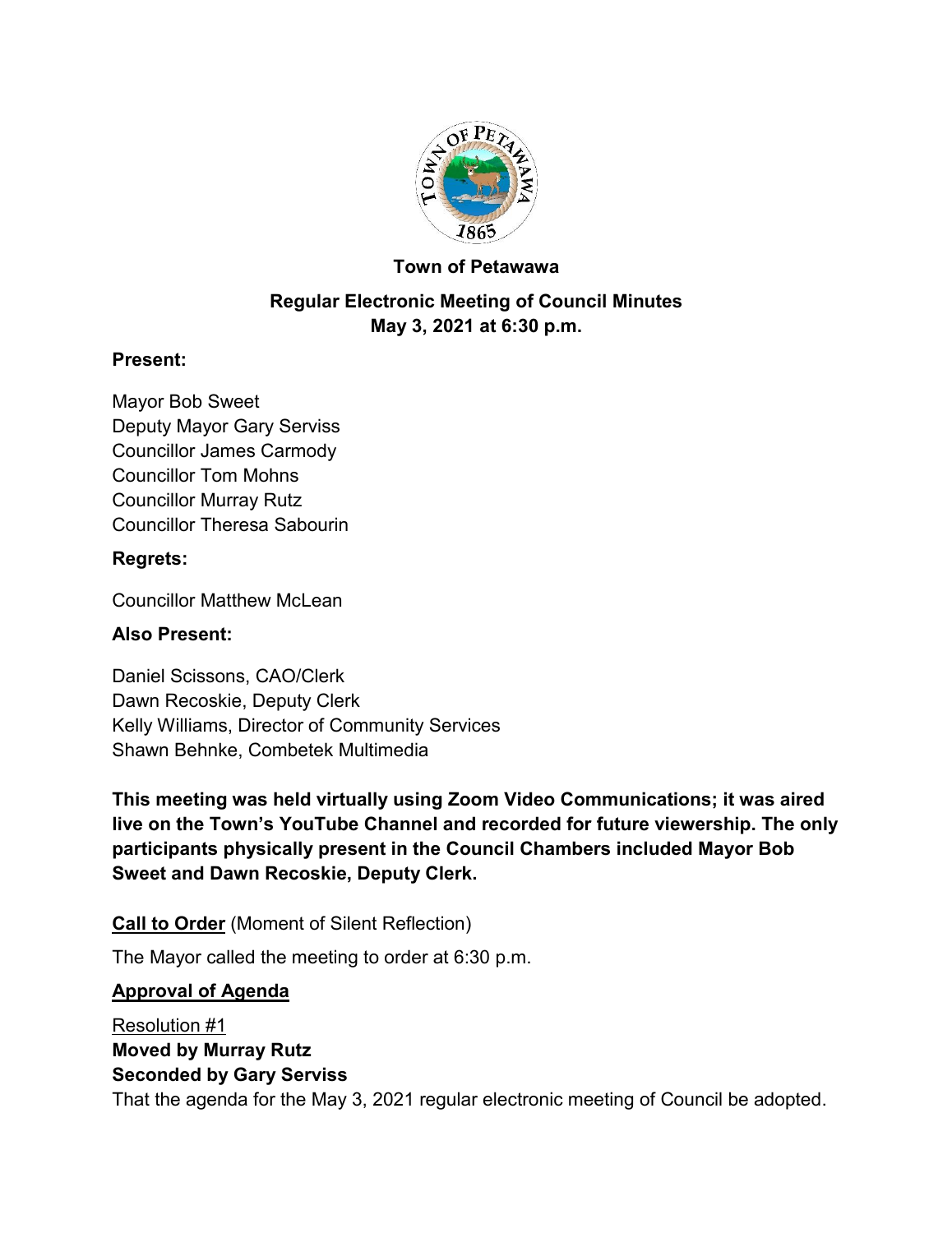## **Carried**

#### **Disclosure of Pecuniary Interest**

There were no disclosures of pecuniary interest.

## **Approval of Minutes**

1. Council Meeting (April 19, 2021)

## Resolution #2 **Moved by Theresa Sabourin Seconded by James Carmody**

That the minutes of the regular electronic meeting of Council held April 19, 2021 be approved as printed and circulated. **Carried**

## **Presentations**

1. Petawawa Accessibility Work Plan (2020-2021) – Councillor Theresa Sabourin

Councillor Theresa Sabourin recognized the recent passing of Jackie Nieman and extended condolences to Jackie's family and friends as they mourn her loss. Jackie was a member of the Petawawa Accessibility Advisory Committee (PAAC) from 2017 to 2019 and was a staunch advocate for the disabled.

Councillor Sabourin provided an overview of the *Accessibility for Ontarians with Disabilities Act* (AODA) and discussed the five core standards of Customer Service, Information and Communications, Employment, Transportation, and Design of Public Spaces. The PAAC currently consists of five volunteer members: Councillor Sabourin, Sheila Clarke, Alison Morris, Sharon Slaney and Lynn Davenport.

Councillor Sabourin reviewed the PAAC's work plan for 2020-2021, and highlighted the following items: barrier free audits of municipal facilities; how the PAAC continues to persuade local developers to implement accessible improvements beyond the minimum standards; the PAAC's promotion of National Accessibility Awareness Week; training and development for municipal staff as well as members of the public; and developing a process to synchronize municipal and PAAC accomplishments.

Mayor Sweet thanked Councillor Sabourin for her presentation and applauded the number of outstanding initiatives achieved resulting from the efforts of all of the PAAC members and thanked the PAAC for their community service.

## **By-laws**

There were no by-laws.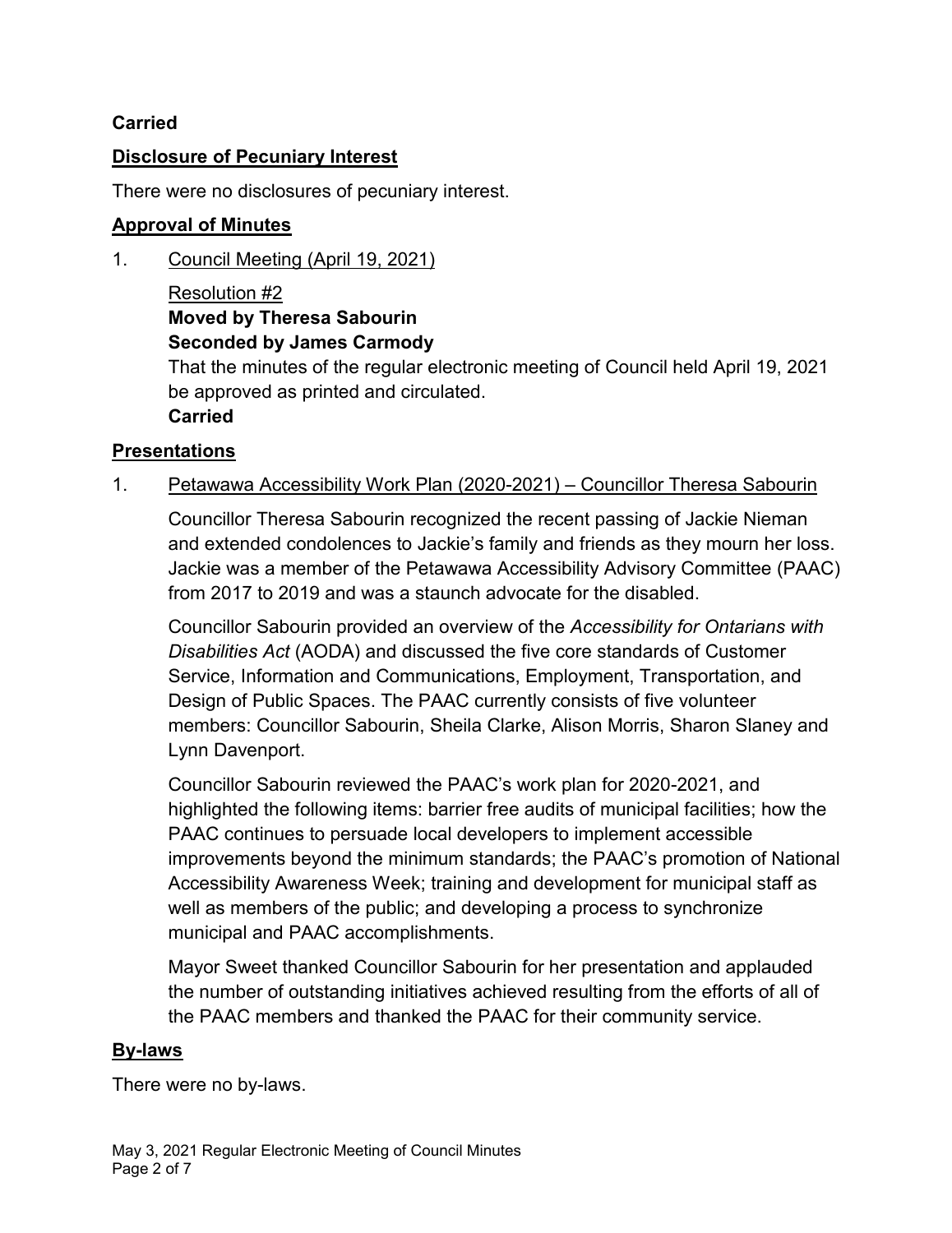## **Correspondence**

There were no items of correspondence.

#### **Minutes**

1. Council-In-Committee Meeting (April 26, 2021)

#### Resolution #3 **Moved by Gary Serviss Seconded by Theresa Sabourin**

That the minutes of the electronic Council-In-Committee meeting held on April 26, 2021 be accepted by Council, and that resolutions from the Committee become resolutions of Council.

#### **Carried**

2. Pembroke and Area Airport Commission (February 18, 2021 & March 11, 2021)

Councillor Murray Rutz provided an overview of the recent activities of the Pembroke and Area Airport Commission.

#### Resolution #4

# **Moved by Murray Rutz**

#### **Seconded by Tom Mohns**

That the minutes of the Pembroke and Area Airport Committee meetings held on February 18, 2021 and March 11, 2021 be adopted as information. **Carried**

## 3. Petawawa Police Services Board (March 17, 2021)

Councillor James Carmody provided an overview of the recent activities of the Petawawa Police Services Board.

Resolution #5 **Moved by James Carmody Seconded by Gary Serviss**

That the minutes of the Petawawa Police Services Board meeting held on March 17, 2021 be adopted as information.

## **Carried**

4. Petawawa Accessibility Advisory Committee (March 25, 2021)

Councillor Theresa Sabourin provided an overview of the recent activities of the Petawawa Accessibility Advisory Committee.

## Resolution #6 **Moved by Theresa Sabourin**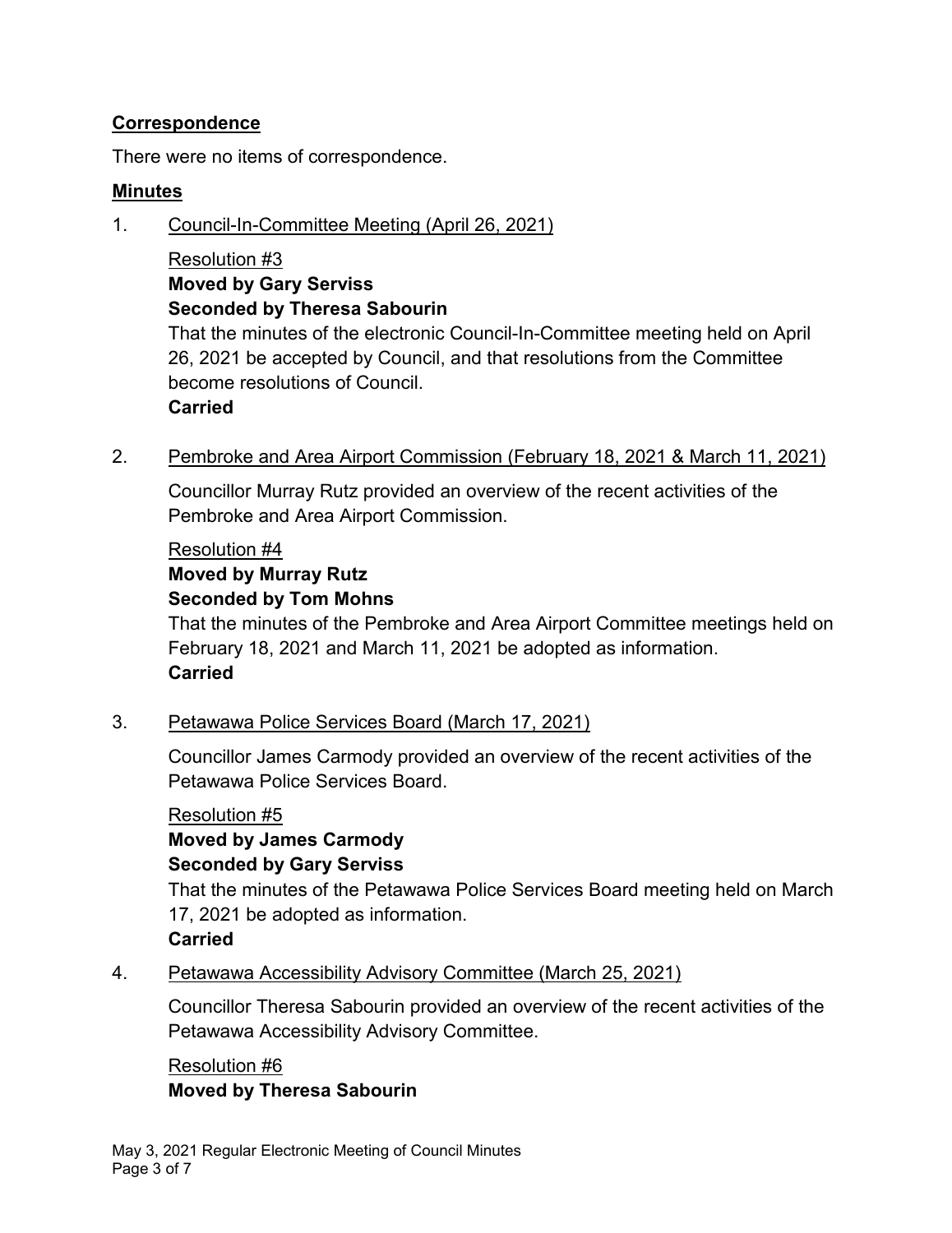## **Seconded by James Carmody**

That the minutes of the Petawawa Accessibility Advisory Committee meeting held on March 25, 2021 be adopted as information.

## **Carried**

## **Staff Reports**

1. CS-04-2021 – Award of RFP CSD-02-21, Landscape Architectural Design **Services for Laurentian Highlands Park** 

Kelly Williams, Director of Community Services, provided an overview of the report.

Resolution #7

**Moved by Murray Rutz**

## **Seconded by Gary Serviss**

That Council approves the award of RFP CSD-02-21, Landscape Architectural Design Services for Laurentian Highlands Park to WSP Canada Inc. in the amount of \$23,835.00 + HST.

## **Carried**

## **Councillor Reports**

Councillor Murray Rutz – nothing to report.

Councillor James Carmody – nothing to report.

Councillor Theresa Sabourin reported she attended a meeting of the Petawawa Business Advisory Network on April 6<sup>th</sup>; a Community Improvement Plan meeting on April 13<sup>th</sup>; a recent meeting of the Town of Petawawa 25<sup>th</sup> Anniversary organizing committee; and a meeting of the Accessibility Advisory Committee on April 27<sup>th</sup>.

Councillor Tom Mohns – nothing to report.

Deputy Mayor Gary Serviss reported the Petawawa Public Library Board has hired Lisa Worobec as the new CEO for the Library; her first day as CEO will be tomorrow. Deputy Mayor Serviss congratulated Melissa Bishop on advancing to the Tokyo Olympics in the women's 800 metre race.

Mayor Bob Sweet reported he attended a recent meeting of County Council; the correspondence to the County expressing the Town's concerns regarding the proposed roundabout at Mohns/Doran will be sent tomorrow morning. Mayor Sweet reported he attended the Renfrew County ATV Club's recent annual general meeting (AGM). Mayor Sweet participated in recent meetings regarding the 2022 winter games and the OPP detachment police service board framework.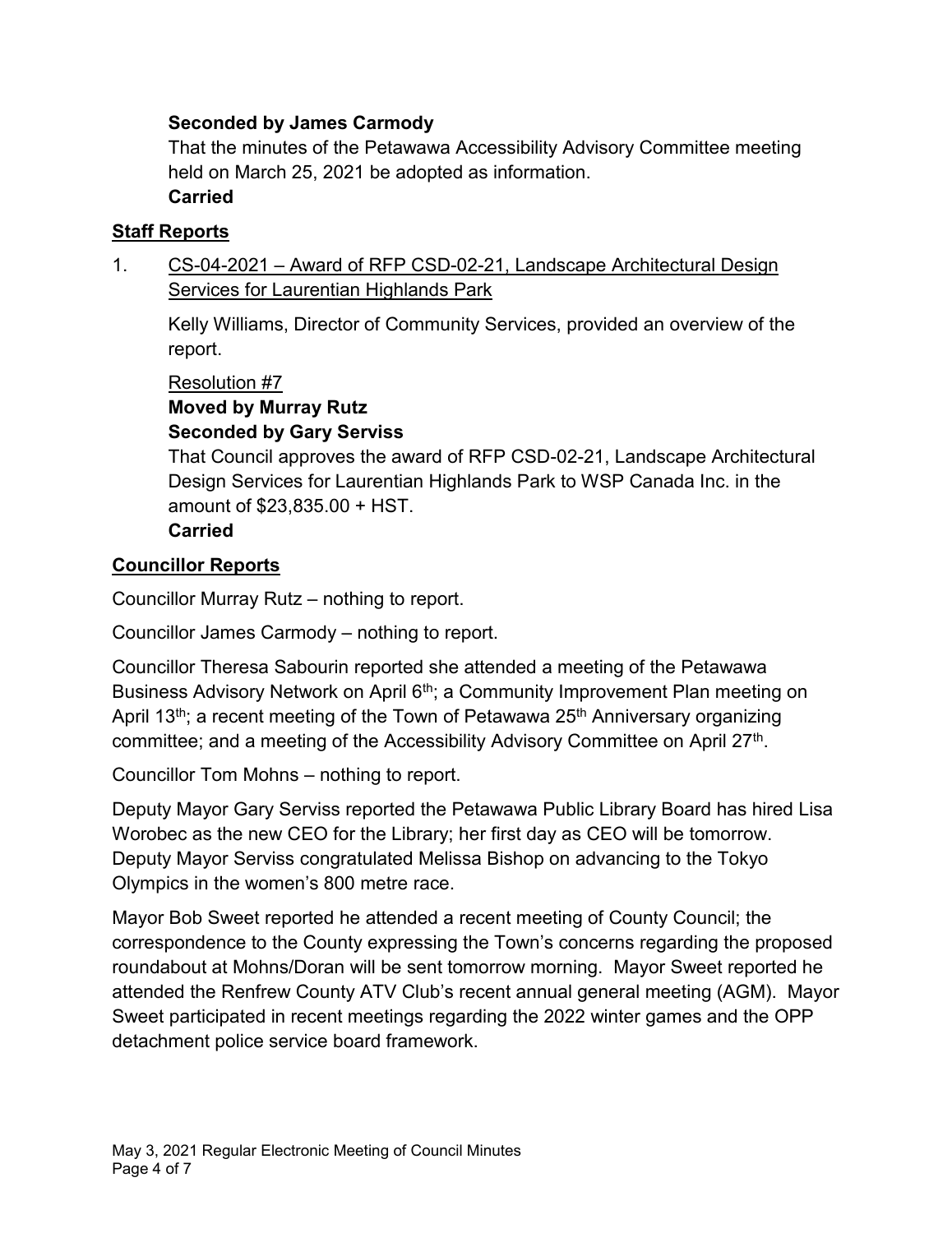## 1. OPP Detachment Police Service Board Framework under the Community Safety and Policing Act, 2019 – Mayor Bob Sweet

Mayor Bob Sweet explained the Ministry of the Solicitor General is seeking proposals from municipalities regarding the composition of OPP detachment area police service boards under the new *Community Safety and Policing Act, 2019*. Once the new legislation comes into effect all Section 10 police services boards under the current *Police Services Act, 1990* will be dissolved and replaced with OPP detachment area police service boards.

The Ministry prefers to receive one proposal from each detachment area that all partnering municipalities support and agree with. The Upper Ottawa Valley OPP Detachment area covers the following municipalities: Town of Petawawa, City of Pembroke, Township of Laurentian Valley, Town of Laurentian Hills, United Townships of Head, Clara and Maria; and a portion of the following municipalities: Township of Whitewater Region, Township of Admaston/Bromley, and Township of North Algona Wilberforce. The Ministry will consider proposals with more than one police service board per detachment area, but the proposal must consider factors such as geography, variations in population size, and service demands. Mayor Sweet noted the City of Pembroke has already confirmed its intention of having its own police service board within the detachment area.

The Ministry has set out the composition of the proposed detachment area boards at a minimum of five (5) members (20% provincial appointments, 20% or more community appointments, and the remaining being members of municipal council). There is no maximum composition. Currently the Town of Petawawa has a three (3) member police services board (one provincial appointee, one community appointee, and one council appointee); if the Town of Petawawa chooses to keep its own board as the City of Pembroke has, then the composition of its board would increase by two (2) members. The Town of Petawawa also has the option of partnering with other municipalities in the UOVOPP detachment area. The Ministry will not be providing transitional funding or any compensation to municipalities to pay its police service board members. The remaining six (6) municipalities within the detachment area have the option of not participating on a detachment area police board, or if they are policed by more than one detachment, they may participate on two (2) police boards or one (1) police board.

Mayor Sweet explained an initial virtual meeting has been held between the Mayors and CAOs of the UOVOPP Detachment area municipalities. Future meetings will be required to come to a consensus on the composition of the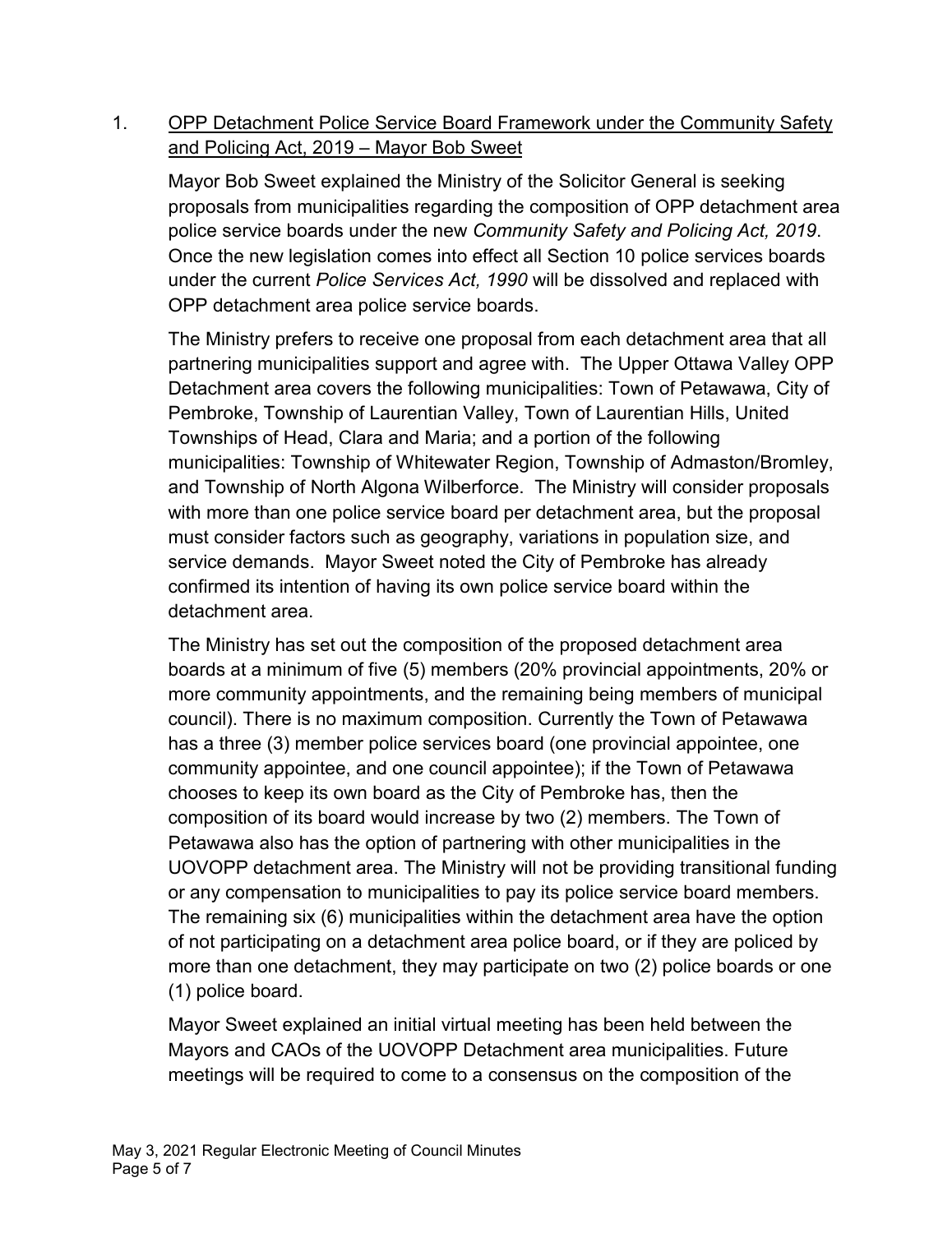police service board(s) for the detachment area before a final proposal is submitted to the Ministry. The deadline to submit the proposal is June 7, 2021.

Members of Council discussed the Ministry's proposal. Following discussion, Council felt it was well served by its current police services board and would prefer to stay the course by having its own board. Council understands further discussions are needed between the affected municipalities before a final decision is made regarding the composition of the detachment area police service board(s).

## **Closed Meeting**

## Resolution #8

# **Moved by James Carmody**

# **Seconded by Theresa Sabourin**

That the meeting be closed pursuant to Section 239 (2) (b) of the *Municipal Act, S.O. 2001, c.25* to discuss personal matters about an identifiable individual, including municipal or local board employees, to discuss a vacancy on the Petawawa Public Library Board and to review an appointment to the Petawawa Accessibility Advisory **Committee** 

## **Carried**

Council went into closed session at 7:26 p.m.

Council reconvened to open session at 7:38 p.m.

# **Business Arising from Closed Session**

A closed meeting was held. The first matter discussed was the vacant position on the Petawawa Public Library Board due to the resignation of Elizabeth Tregunno effective June 30, 2021. Direction was given to the CAO/Clerk to advertise the vacant position on the Petawawa Public Library Board in accordance with Section 11 (1) of the *Public Libraries Act*. The second matter discussed was consideration of the qualifications of an applicant for appointment to the Petawawa Accessibility Advisory Committee. Direction was given to the CAO/Clerk. There is nothing further to report.

Council voted on the following resolution in open session:

## Resolution #9

## **Moved by Theresa Sabourin Seconded by Gary Serviss**

That Leah Cuffe be appointed to the Petawawa Accessibility Advisory Committee for a term concurrent with Council.

## **Carried**